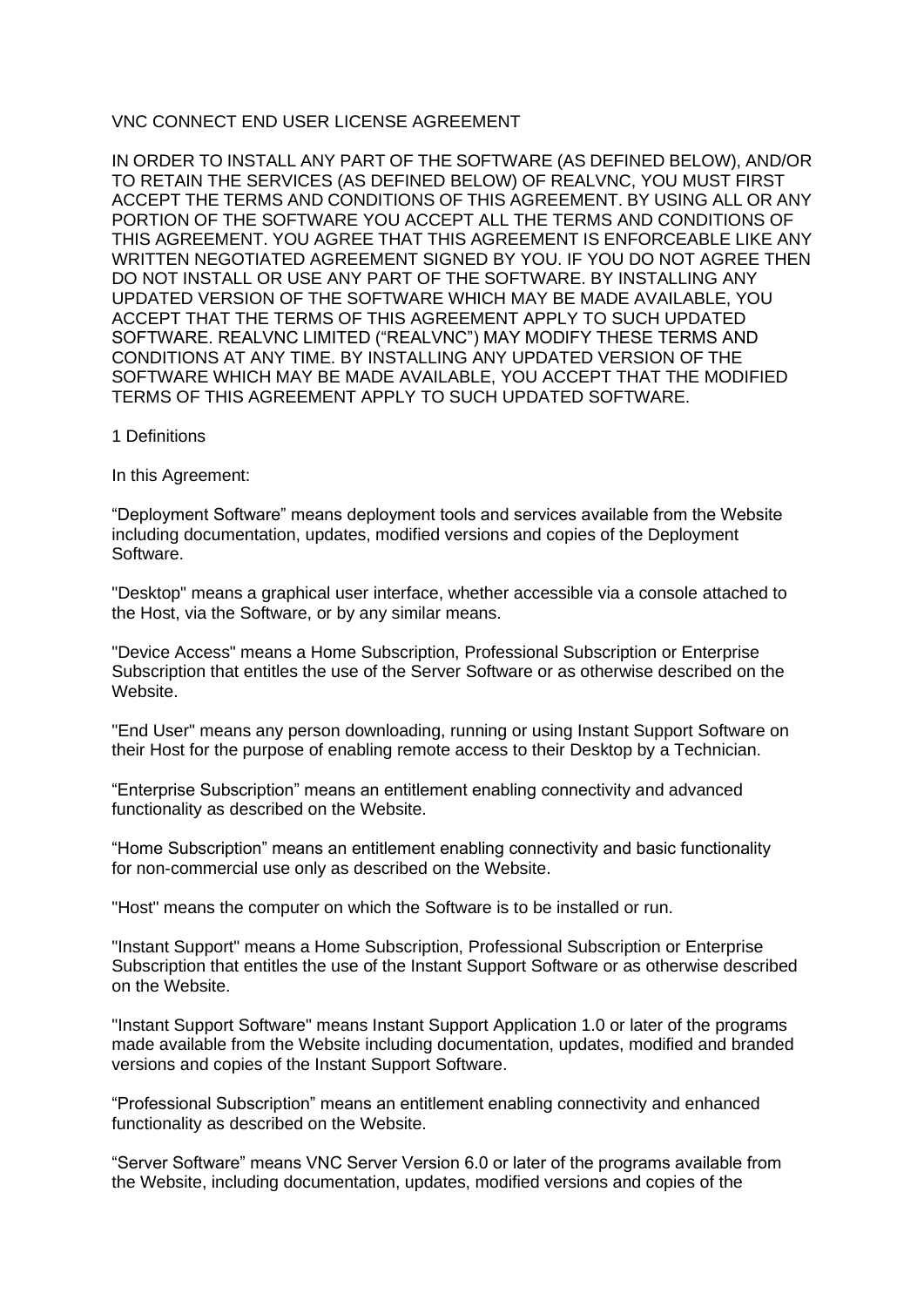Server Software.

"Services" means the support services set out in clause 7.

"Software" means the Server Software and/or the Viewer Software and/or the Deployment Software and/or the Instant Support Software.

"Subscription" means a subscription purchased for or by you and/or obtained from RealVNC that enables the Software.

"Subscription Fee" means the fees payable for a Subscription as set out on the Website.

"Technician" means a named individual authorized by you to make connections to Desktops that have been made available through Instant Support Software.

"Viewer Software" means VNC Viewer Version 6.0 or later of the programs available from the Website including documentation, updates, modified versions and copies of the Viewer Software.

"Website" means https://www.realvnc.com, https://www.realvnc.help and associated web applications.

## 2 Limited Trial Period

The Software can be evaluated for a limited trial non-exclusive license period as set out on the Website. It will perform for only a limited period of time. THE LIMITED TRIAL SOFTWARE IS PROVIDED "AS IS" AND WITHOUT ANY WARRANTY OR LIABILITY ON REALVNC'S PART TO YOU WHATSOEVER.

#### 3 Intellectual Property Rights

The Software, its structure and algorithms, and the information provided with the Software or available on the Website are protected by copyright and other intellectual property laws, and all intellectual property rights in them belong to RealVNC or are licensed to it. You may not reproduce, publish, transmit, modify, create derivative works from, or publicly display the Software or any part of it. Copying or storing or using the Software other than as permitted in this Agreement is expressly prohibited unless you obtain prior written permission from RealVNC.

4 Permitted and Prohibited Uses

4.1 You require a Subscription to cover each Desktop that is to be made accessible using the Server Software, and to cover each Technician that can access Desktops made accessible by the Instant Support Software

4.2 Your use of the Software (or any part therof) shall be subject to your compliance with the following:

4.2.1 you may not rent, lease or otherwise transfer the Software (or any part thereof) or allow it to be copied except as expressly permitted under this Agreement. Unless permitted by law, you may not modify, reverse engineer, decompile or disassemble the Software or use any of the confidential information of RealVNC contained in or derived from the Software to develop or market any software which is substantially similar in its function or expression to any part of the Software;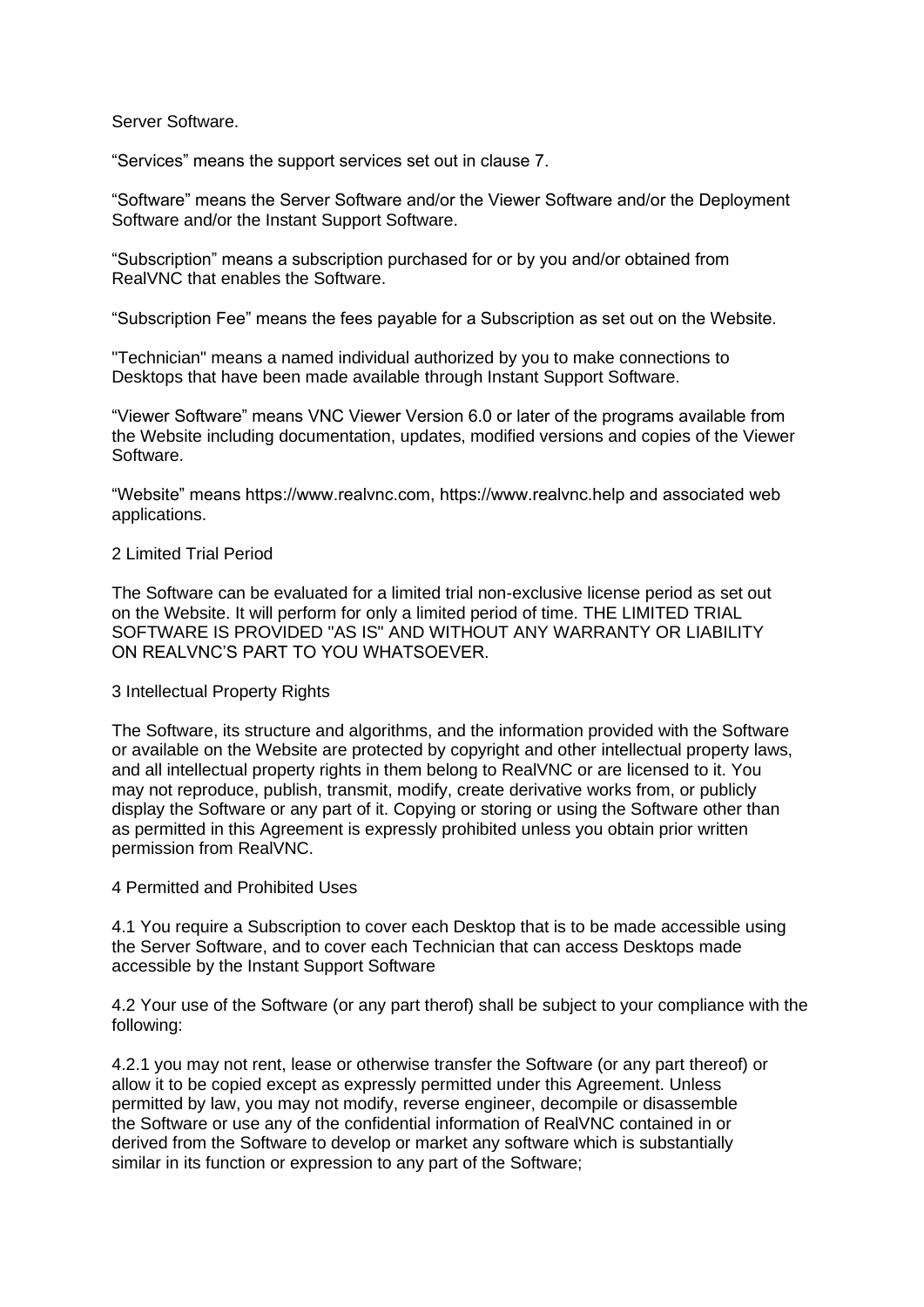4.2.2 you must treat the source code of the Software as RealVNC's confidential information;

4.2.3 you are expressly prohibited from sub-licensing the licences granted to you pursuant to clauses 4.3, 5.2 and 6.2; and

4.2.4 you shall comply at all times with any restrictions placed on your use of the Software.

4.3 RealVNC, on behalf of itself, its subsidiaries and any licensors, hereby grants to you a non-exclusive, worldwide, non-transferable license to install and use the Viewer Software for your personal use or for the internal use of your business or organisation. You are expressly prohibited from transferring or distributing the Viewer Software in any format, in whole or in part, for sale, for commercial use, or for any unlawful purpose.

4.4 The Viewer Software is only warranted and supported to the extent it is used in conjunction with a licensed copy of the Server Software, of the Instant Support Software, or of any other RealVNC Server product explicitly stated to qualify for use with the Viewer Software.

4.5 The licences granted pursuant to clauses 4.3, 5.2 and 6.2 shall be valid for the duration of any Subscription. The duration of each Subscription is set out on the Website.

5 Device Access

5.1 Where your Subscription includes Device Access, the terms of this clause 5 shall apply.

5.2 RealVNC, on behalf of itself, its subsidiaries and any licensors, hereby grants to you a non-exclusive, worldwide, non-transferable license to install and use the Server Software on no more than the number of Desktops for which your Subscription is valid. In the case of a Home Subscription, the Server Software may only be used for your private, noncommercial purposes. In the case of a Professional Subscription or an Enterprise Subscription, the Server Software may additionally be used for the internal purposes of your business or organisation on Hosts owned by your business or organisation.

5.3 You may make as many copies of the Server Software as your Subscription allows and use it to install the Server Software on your Hosts. You are expressly prohibited from transferring or distributing the Server Software in any format, in whole or in part, for sale, for commercial use, or for any unlawful purpose.

5.4 If your subscription is an Enterprise Subscription, then RealVNC on behalf of itself, its subsidiaries and any licensors, hereby grants to you a non-exclusive, worldwide, nontransferable license to install and use the Deployment Software for the internal purposes of your business or organisation on Hosts owned by your business or organisation.

5.5 You may make as many copies of the Deployment Software as your Subscription allows and use it to install the Server Software on your Hosts. You are expressly prohibited from transferring or distributing the Deployment Software in any format, in whole or in part, for sale, for commercial use, or for any unlawful purpose.

# 6 Instant Support

6.1 Where your Subscription includes Instant Support, the terms of this clause 6 shall apply.

6.2 Subject to your compliance with clause 6.3, RealVNC, on behalf of itself, its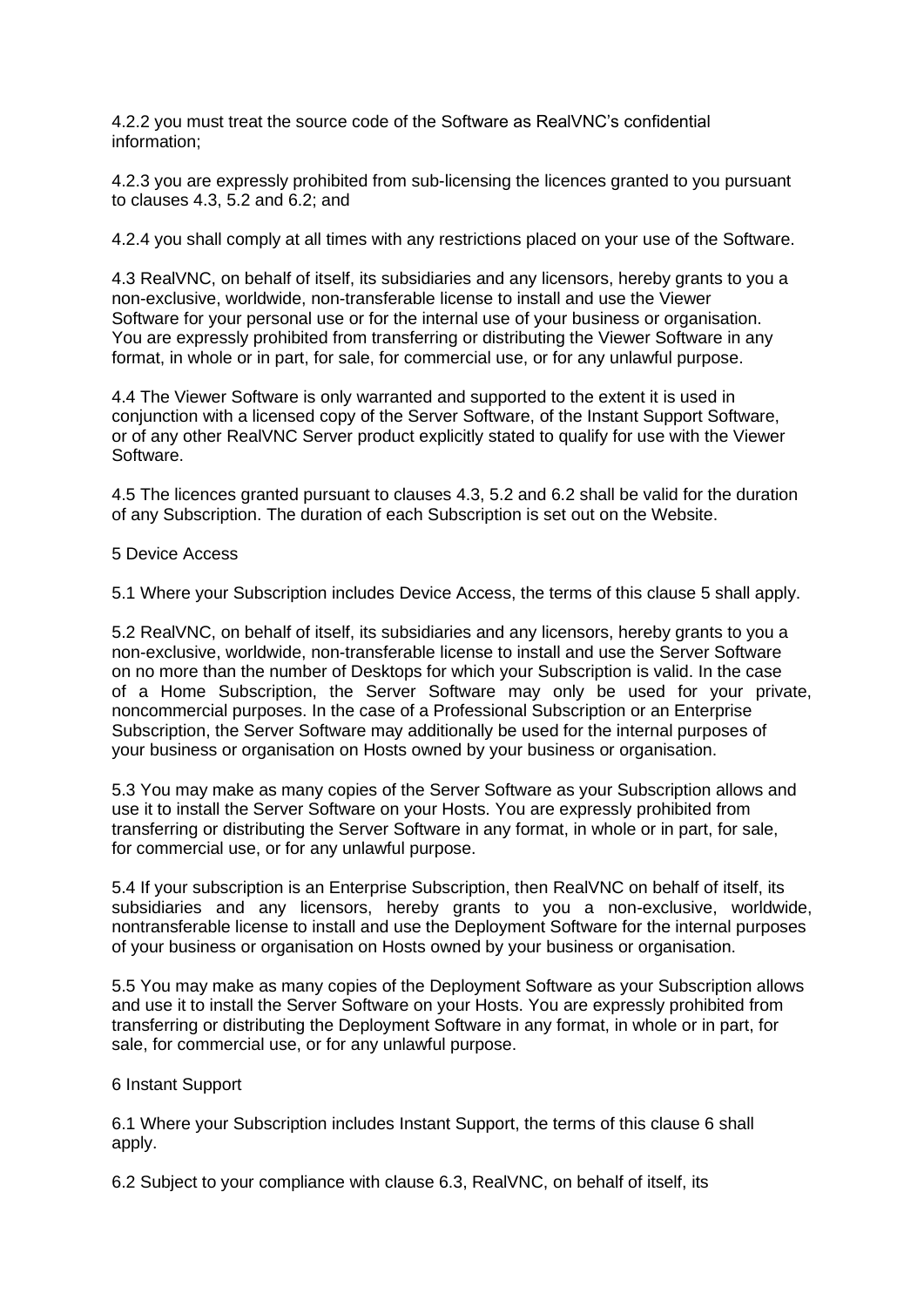subsidiaries and any licensors, hereby grants to you a non-exclusive, worldwide, nontransferable license to use and make the Instant Support Software available to End Users for the purposes of allowing your Technicians to remotely connect to the End User Desktop.

6.3 Your use of the Instant Support Software is subject to the following:

6.3.1 you will contractually ensure that your personnel, End Users and any third parties that you directly or indirectly allow to use the Instant Support Software will do so in accordance with this Agreement and applicable laws;

6.3.2 notwithstanding clause 6.3.1, you shall at all times be responsible for the use of the Instant Support Software by your personnel, End Users and any third parties that you directly or indirectly allow to use the Instant Support Software;

6.3.3 each Technician shall keep secure credentials for their use of the Software and shall not share such credentials with any other person.

7 Support Services

7.1 RealVNC shall make the Software available to you immediately on confirmation of your purchasing a Professional or Enterprise Subscription.

7.2 During the term of this Agreement, provided all relevant Subscription Fees which are due and owing have been paid, RealVNC will provide the following Services to you in relation to the Software in accordance with the terms and conditions of this Agreement:

7.2.1 provided you promptly notify RealVNC of any material defect in the Software (being any corrupt download), RealVNC shall, subject to the following provisions, use its reasonable endeavours to correct the problem and provide a corrected version as soon as practicable after being so notified; or

7.2.2 updates or improvements to the Software published by RealVNC shall be made available on the Website.

7.3 The Services do not include the correction of any defects due to:

7.3.1 any combination or inclusion of the Software with or in any computer program, equipment or devices not on the approved list on the Website;

7.3.2 you not giving RealVNC a sufficiently detailed description of the defect to enable RealVNC to identify the defect and to perform the Services; or

7.3.3 any improper or unauthorised use or operation of the Software.

7.4 If a defect cannot be resolved in a reasonable time your sole and exclusive remedy will be for RealVNC to either, at its sole discretion:

7.4.1 replace the Software; or

7.4.2 refund to you such an amount as is equal to the Subscription Fee prorated over the remainder of duration of the Subscription.

7.5 The Services shall continue in force for the chosen Subscription period from the start of the Subscription, and may be continued by the Subscription renewing at any time. The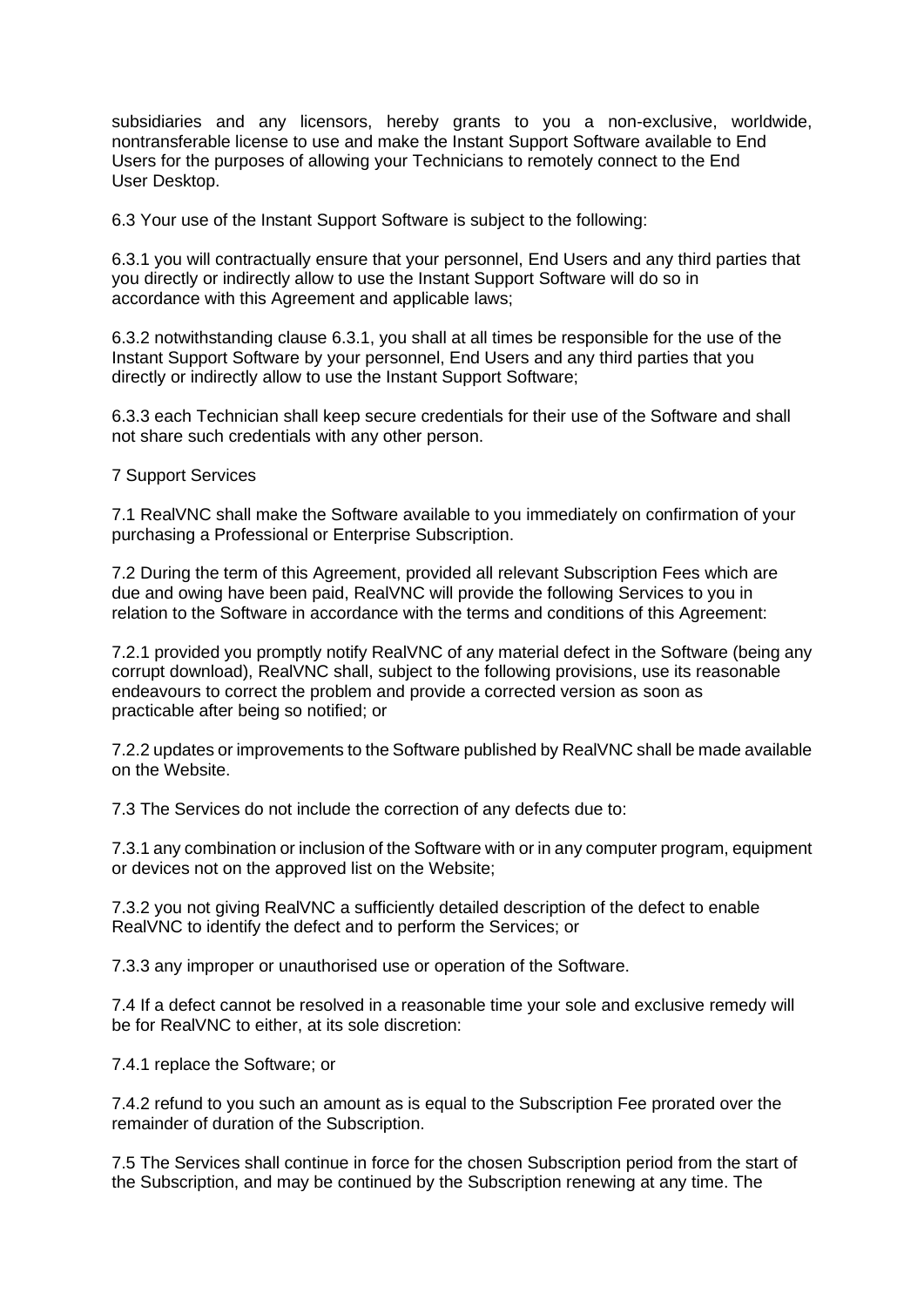Services are automatically renewed for an additional term of twelve months if you fail to terminate your Subscription before the expiry of the relevant Subscription period. RealVNC shall notify you via email at least seven days before your Subscription is due to expire, which notice will include information regarding the Subscription Fees if your Subscription is renewed.

7.6 You can opt out of having your Subscription auto-renew on the Website. If you elect not to have your Subscription auto-renew then your Subscription will automatically terminate on the last day of your Subscription period.

## 8 Fees

8.1 All Subscription Fees, expenses or other sums payable under this Agreement are inclusive of any applicable value added tax or other applicable taxes or duties for which you shall be additionally liable. Unless otherwise agreed with respect to each order, Subscription Fees (and any subsequent fees payable on renewal of a Subscription) shall be paid for online using credit or debit cards (where payment confirmation will be provided after payment has been taken prior to the Software being made available to you pursuant to clause 7.1).

8.2 Online payments will be carried out by RealVNC's payment provider and will be subject to their own terms and conditions.

8.3 If your Subscription renews in accordance with clause 5.5 RealVNC will automatically debit the card used to purchase your Subscription with the amount identified in the email notification delivered pursuant to clause 5.5.

8.4 If any sum payable to RealVNC is not paid within 14 days after the due date RealVNC may suspend performance of its obligations and/or charge interest on a daily basis at the rate of 4% above the Barclays Bank Base Rate from time to time in force, compounded quarterly, from the date for payment of that sum to the date of actual payment.

# 9 Limited Warranty

9.1 RealVNC warrants to the original licensee that the Software will perform substantially in accordance with any documentation provided for it for 90 days from the date of purchase of a Subscription (the "Warranty Period") when used on Hosts meeting the minimum hardware and software requirements specified on the Website.

9.2 The limited performance warranty set out in clause 9.1 applies only if any problem is reported in writing to RealVNC during the Warranty Period. It is void if the failure of the Software is the result of accident, abuse, misapplication or inappropriate use of the Software or use with Hosts not meeting the minimum hardware and software requirements specified on the Website.

9.3 In the event that a problem is reported in writing to RealVNC during the Warranty Period, your sole and exclusive remedy will be for RealVNC to either, at its sole discretion:

9.3.1 replace the Software; or

9.3.2 refund to you such an amount as is equal to the Subscription Fee.

10 Limitation on Liability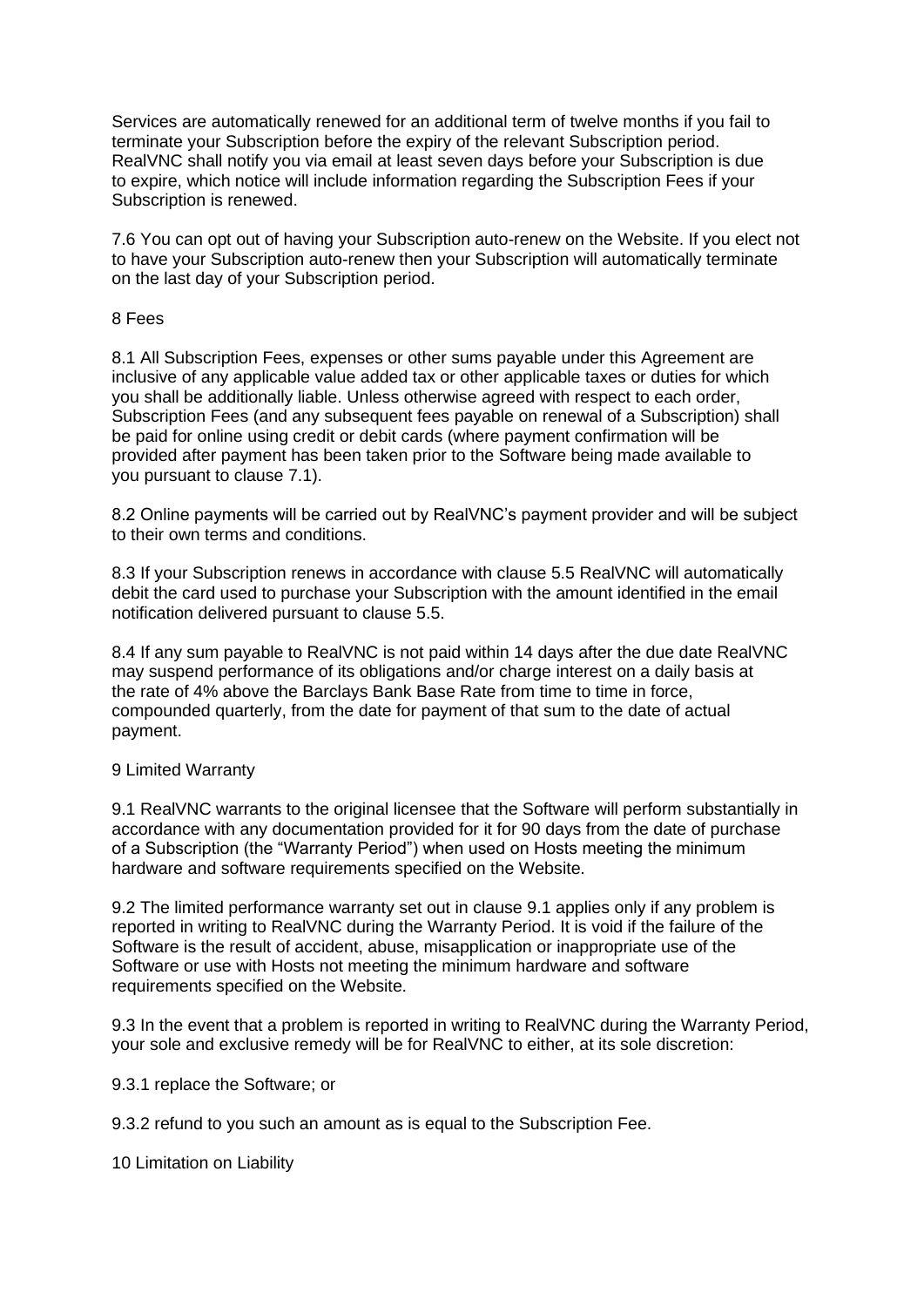10.1 EXCEPT FOR THE EXPRESS WARRANTIES GIVEN IN THIS AGREEMENT, TO THE EXTENT PERMITTED BY LAW, REALVNC DISCLAIMS ALL WARRANTIES CONDITIONS OR REPRESENTATIONS ON THE SOFTWARE AND/OR SERVICES, EITHER EXPRESS OR IMPLIED, INCLUDING BUT NOT LIMITED TO THE IMPLIED WARRANTIES OF MERCHANTABILITY, NON-INFRINGEMENT OF THIRD PARTY RIGHTS AND FITNESS FOR PARTICULAR PURPOSE.

10.2 TO THE EXTENT PERMITTED BY LAW REALVNC SHALL NOT BE LIABLE FOR ANY DIRECT, CONSEQUENTIAL INDIRECT OR INCIDENTAL LOSS, COSTS OR DAMAGES WHATSOEVER INCLUDING LOST PROFITS OR SAVINGS ARISING FROM THE SERVICES, THE USE OF THE SOFTWARE, RELIANCE ON THE DATA PRODUCED OR INABILITY TO USE THE SOFTWARE, OR REALVNC'S NEGLIGENCE (INCLUDING LOSS OR DAMAGE TO YOUR (OR ANY OTHER PERSON'S) DATA OR COMPUTER PROGRAMS) EVEN IF REALVNC HAS BEEN ADVISED OF THE POSSIBILITY OF SUCH DAMAGES. REALVNC'S LIABILITY UNDER OR IN CONNECTION WITH THIS AGREEMENT SHALL BE LIMITED TO THE AMOUNT PAID FOR THE SOFTWARE, IF ANY.

10.3 NOTHING IN THIS AGREEMENT LIMITS LIABILITY FOR DEATH OR PERSONAL INJURY ARISING FROM A PARTY'S NEGLIGENCE OR FROM FRAUDULENT MISREPRESENTATION ON THE PART OF A PARTY.

## 11 Export Control

The United States and other countries control the export of Software and information. You are responsible for compliance with the laws of your local jurisdiction regarding the import, export or re-export of the Software, and agree to comply with such restrictions and not to export or re-export the Software where this is prohibited. By downloading the Software, you are agreeing that you are not a person or entity to which such export is prohibited. RealVNC is a Limited company in England and Wales.

# 12 Term and Termination

12.1 This license shall continue in force for the duration of your Subscription (and any subsequent renewal Subscription) unless and until it is terminated by you in accordance with clause 12.2, or by RealVNC by e-mail notice to you, if it reasonably believes that you have breached a material term of this Agreement.

12.2 You may terminate your Subscription at any time by giving notice in writing to RealVNC. Termination of your Subscription by you or by RealVNC shall not entitle you to any refund for any unexpired portion of your Subscription period (as renewed or extended from time to time).

12.3 In the case above, you must delete and destroy all copies of the Software in your possession and control and overwrite any electronic memory or storage locations containing the Software.

#### 13 Data Protection

13.1 If REALVNC acts as a processor of your personal data in accordance with applicable data protection law the terms of th[e Data Processing Agreement](https://help.realvnc.com/hc/en-us/articles/5438412949405-Data-Processing-Agreement-DPA-) which is hereby incorporated by reference shall apply. In the event of a direct conflict between this Agreement and the Data Processing Agreement, the Data Processing Agreement will govern.

14 General Terms